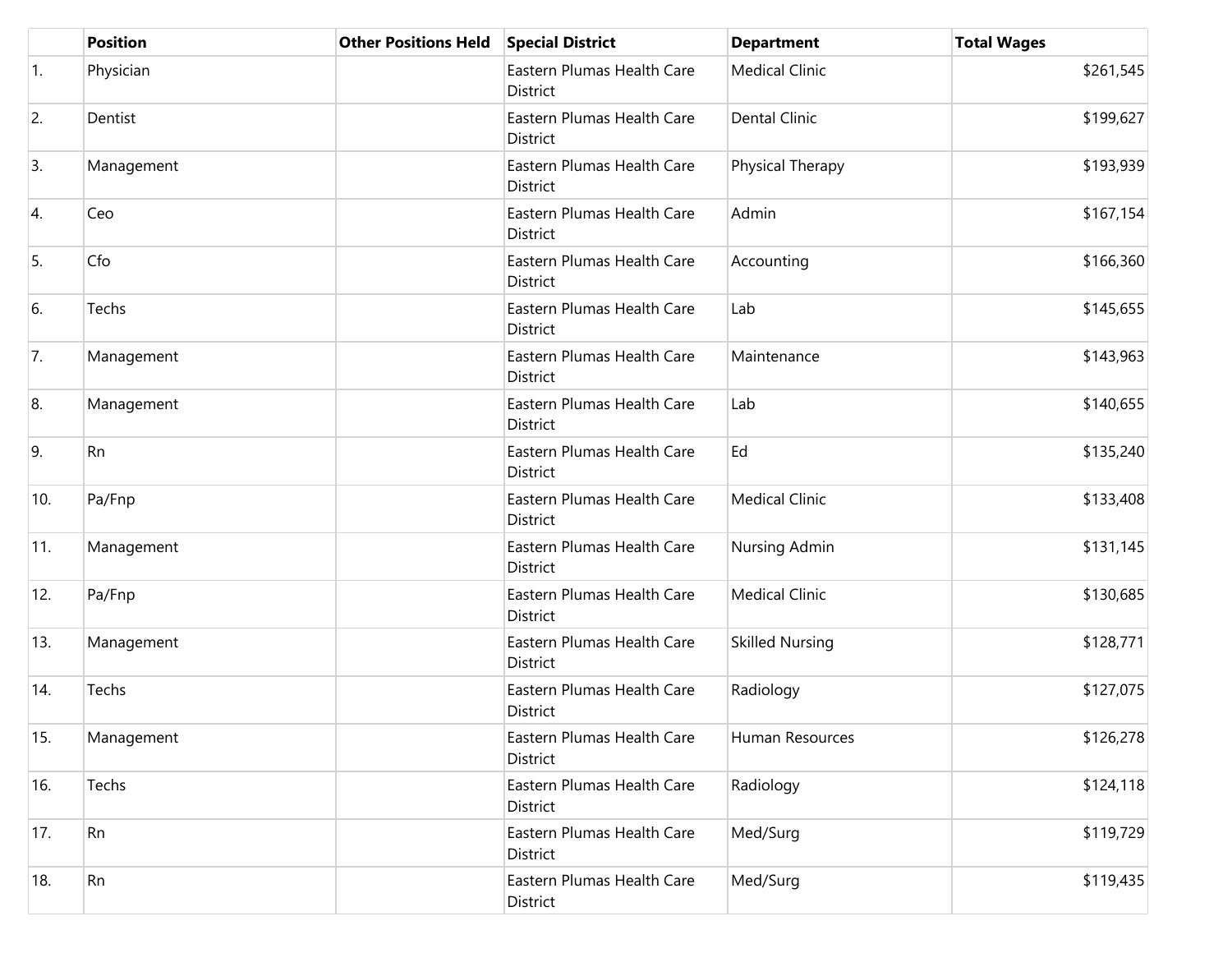| 19. | Techs              | Eastern Plumas Health Care<br>District | Lab                    | \$113,950 |
|-----|--------------------|----------------------------------------|------------------------|-----------|
| 20. | Pa/Fnp             | Eastern Plumas Health Care<br>District | <b>Medical Clinic</b>  | \$112,232 |
| 21. | Management         | Eastern Plumas Health Care<br>District | <b>Medical Clinic</b>  | \$112,042 |
| 22. | Clerical           | Eastern Plumas Health Care<br>District | Accounting             | \$111,282 |
| 23. | Dietician          | Eastern Plumas Health Care<br>District | Dietary                | \$107,719 |
| 24. | Physical Therapist | Eastern Plumas Health Care<br>District | Physical Therapy       | \$106,598 |
| 25. | Lvn                | Eastern Plumas Health Care<br>District | <b>Skilled Nursing</b> | \$106,556 |
| 26. | Lvn                | Eastern Plumas Health Care<br>District | <b>Skilled Nursing</b> | \$104,716 |
| 27. | Management         | Eastern Plumas Health Care<br>District | Admin                  | \$104,000 |
| 28. | Rn                 | Eastern Plumas Health Care<br>District | Ed                     | \$103,481 |
| 29. | Rn                 | Eastern Plumas Health Care<br>District | Ed                     | \$103,153 |
| 30. | Rn                 | Eastern Plumas Health Care<br>District | Med/Surg               | \$102,586 |
| 31. | General            | Eastern Plumas Health Care<br>District | It                     | \$102,086 |
| 32. | Pa/Fnp             | Eastern Plumas Health Care<br>District | <b>Medical Clinic</b>  | \$97,304  |
| 33. | Techs              | Eastern Plumas Health Care<br>District | Radiology              | \$96,158  |
| 34. | <b>Rn</b>          | Eastern Plumas Health Care<br>District | <b>Skilled Nursing</b> | \$95,602  |
| 35. | Rn                 | Eastern Plumas Health Care<br>District | <b>Skilled Nursing</b> | \$94,730  |
| 36. | Management         | Eastern Plumas Health Care<br>District | Radiology              | \$94,198  |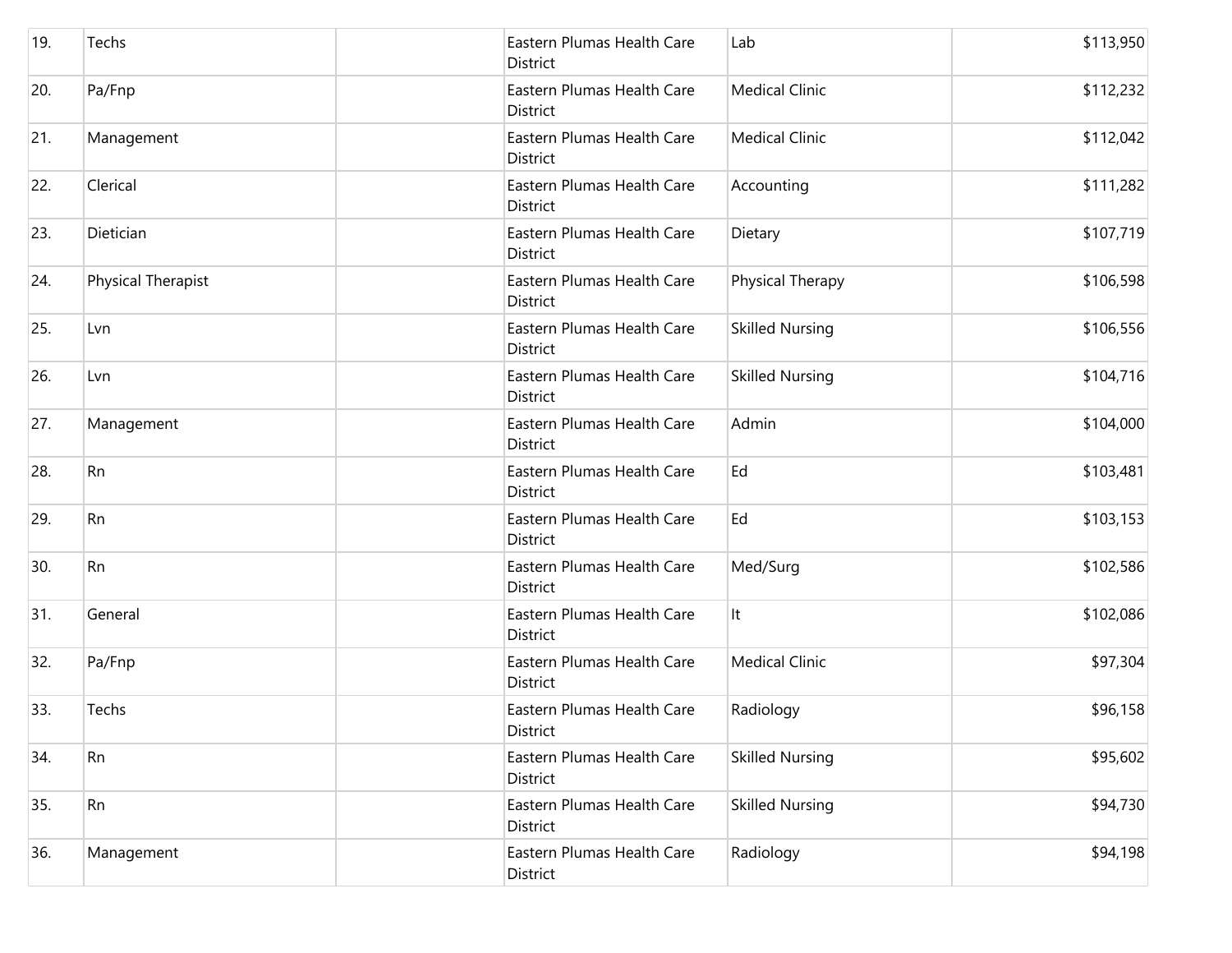| 37. | Rn                     | Eastern Plumas Health Care<br>District        | Nursing Admin                   | \$93,180 |
|-----|------------------------|-----------------------------------------------|---------------------------------|----------|
| 38. | Pa/Fnp                 | Eastern Plumas Health Care<br>District        | <b>Medical Clinic</b>           | \$92,377 |
| 39. | Lvn                    | Eastern Plumas Health Care<br>District        | <b>Employee Health Services</b> | \$91,298 |
| 40. | Techs                  | Eastern Plumas Health Care<br>District        | Ambulance                       | \$90,573 |
| 41. | Techs                  | Eastern Plumas Health Care<br>District        | Occupational Therapy            | \$90,523 |
| 42. | Techs                  | Eastern Plumas Health Care<br>District        | Radiology                       | \$89,901 |
| 43. | Pa/Fnp                 | Eastern Plumas Health Care<br><b>District</b> | <b>Medical Clinic</b>           | \$89,229 |
| 44. | <b>Rev Specialist</b>  | Eastern Plumas Health Care<br>District        | <b>Patient Accounting</b>       | \$88,092 |
| 45. | General                | Eastern Plumas Health Care<br>District        | Maintenance                     | \$87,755 |
| 46. | Techs                  | Eastern Plumas Health Care<br>District        | Ambulance                       | \$87,427 |
| 47. | Management             | Eastern Plumas Health Care<br>District        | Ambulance                       | \$87,089 |
| 48. | Rn                     | Eastern Plumas Health Care<br>District        | Ed                              | \$86,651 |
| 49. | Techs                  | Eastern Plumas Health Care<br>District        | Respiratory                     | \$82,324 |
| 50. | General                | Eastern Plumas Health Care<br>District        | It                              | \$82,219 |
| 51. | Occupational Therapist | Eastern Plumas Health Care<br>District        | Occupational Therapy            | \$80,651 |
| 52. | Lvn                    | Eastern Plumas Health Care<br>District        | <b>Skilled Nursing</b>          | \$80,414 |
| 53. | Rn                     | Eastern Plumas Health Care<br>District        | <b>Medical Clinic</b>           | \$80,123 |
| 54. | Techs                  | Eastern Plumas Health Care<br>District        | Ambulance                       | \$77,223 |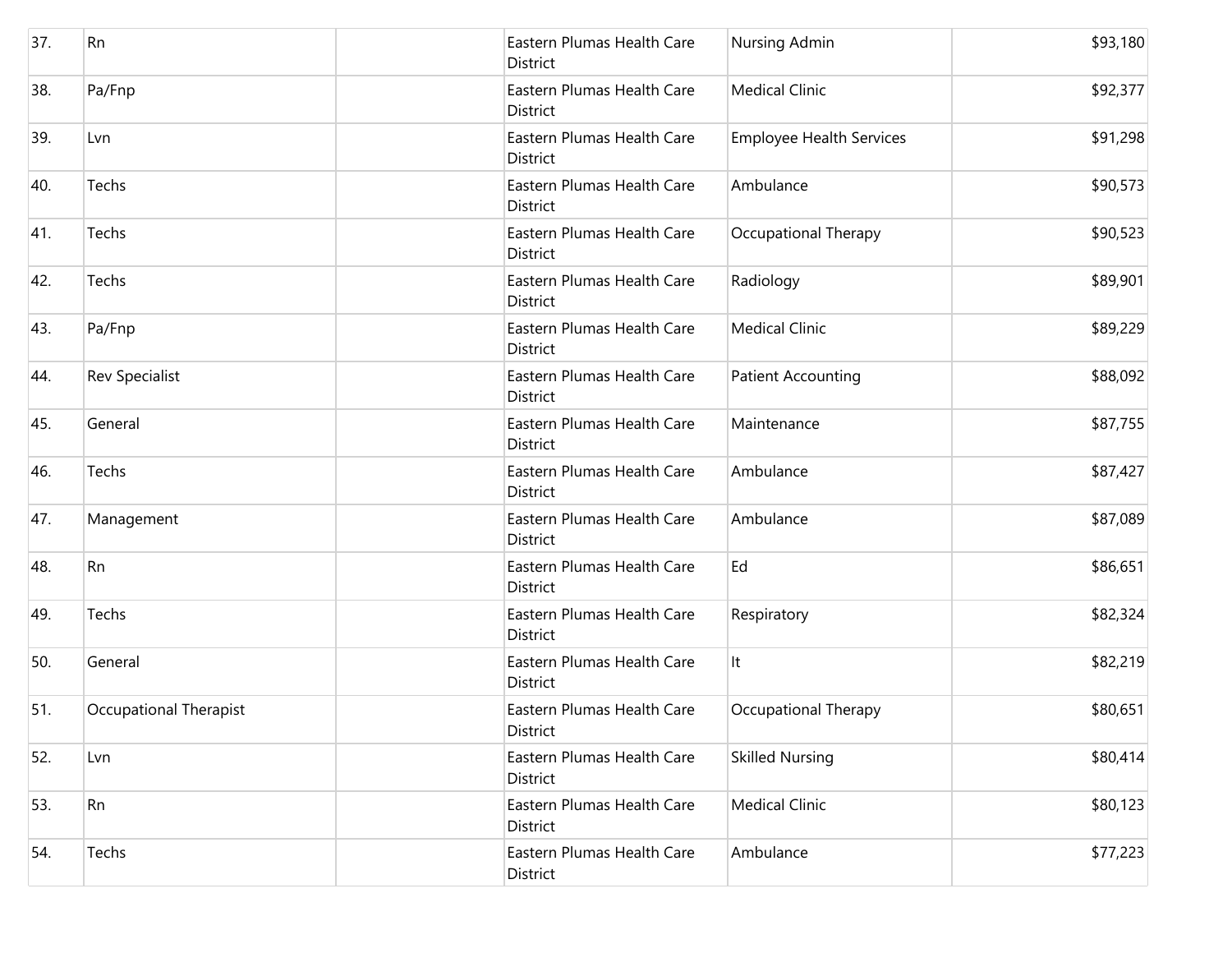| 55. | Management         | Eastern Plumas Health Care<br>District        | <b>Health Information</b> | \$75,917 |
|-----|--------------------|-----------------------------------------------|---------------------------|----------|
| 56. | Rn                 | Eastern Plumas Health Care<br><b>District</b> | <b>Skilled Nursing</b>    | \$75,321 |
| 57. | Physical Therapist | Eastern Plumas Health Care<br>District        | Physical Therapy          | \$74,425 |
| 58. | Supervisor         | Eastern Plumas Health Care<br><b>District</b> | <b>Patient Accounting</b> | \$74,343 |
| 59. | Hygienist          | Eastern Plumas Health Care<br>District        | <b>Dental Clinic</b>      | \$73,776 |
| 60. | Techs              | Eastern Plumas Health Care<br>District        | Physical Therapy          | \$72,536 |
| 61. | Rn                 | Eastern Plumas Health Care<br>District        | Ed                        | \$69,375 |
| 62. | Lvn                | Eastern Plumas Health Care<br>District        | <b>Skilled Nursing</b>    | \$67,586 |
| 63. | General            | Eastern Plumas Health Care<br><b>District</b> | It                        | \$65,764 |
| 64. | General            | Eastern Plumas Health Care<br>District        | Maintenance               | \$65,594 |
| 65. | Techs              | Eastern Plumas Health Care<br>District        | Ambulance                 | \$64,001 |
| 66. | Lvn                | Eastern Plumas Health Care<br>District        | <b>Skilled Nursing</b>    | \$63,794 |
| 67. | Pa/Fnp             | Eastern Plumas Health Care<br><b>District</b> | <b>Medical Clinic</b>     | \$62,929 |
| 68. | Lvn                | Eastern Plumas Health Care<br><b>District</b> | <b>Skilled Nursing</b>    | \$62,171 |
| 69. | Clerical           | Eastern Plumas Health Care<br>District        | Human Resources           | \$62,006 |
| 70. | Techs              | Eastern Plumas Health Care<br>District        | Ambulance                 | \$61,545 |
| 71. | Lvn                | Eastern Plumas Health Care<br>District        | <b>Medical Clinic</b>     | \$61,171 |
| 72. | General            | Eastern Plumas Health Care<br>District        | Maintenance               | \$61,143 |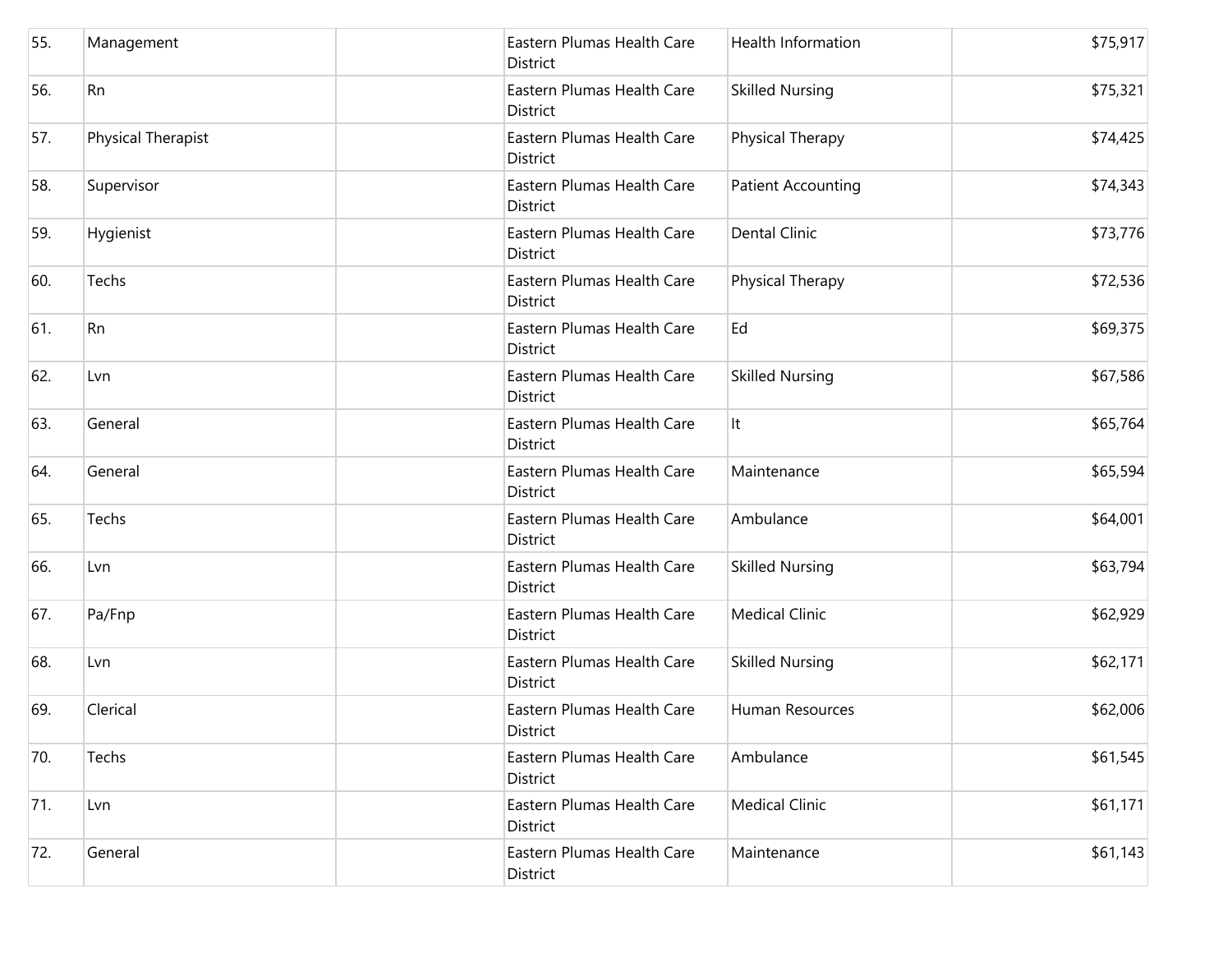| 73. | Clerical   | Eastern Plumas Health Care<br>District        | Nursing Admin             | \$60,937 |
|-----|------------|-----------------------------------------------|---------------------------|----------|
| 74. | Clerical   | Eastern Plumas Health Care<br>District        | <b>Patient Accounting</b> | \$59,838 |
| 75. | General    | Eastern Plumas Health Care<br>District        | It                        | \$58,725 |
| 76. | Techs      | Eastern Plumas Health Care<br>District        | Ambulance                 | \$58,721 |
| 77. | Lvn        | Eastern Plumas Health Care<br>District        | <b>Skilled Nursing</b>    | \$58,696 |
| 78. | Management | Eastern Plumas Health Care<br>District        | <b>Central Supplies</b>   | \$58,451 |
| 79. | Rn         | Eastern Plumas Health Care<br>District        | Ed                        | \$58,294 |
| 80. | General    | Eastern Plumas Health Care<br>District        | Maintenance               | \$58,169 |
| 81. | Lvn        | Eastern Plumas Health Care<br><b>District</b> | Med/Surg                  | \$57,429 |
| 82. | Techs      | Eastern Plumas Health Care<br>District        | <b>Medical Clinic</b>     | \$56,759 |
| 83. | Techs      | Eastern Plumas Health Care<br>District        | Ambulance                 | \$56,699 |
| 84. | General    | Eastern Plumas Health Care<br>District        | Housekeeping              | \$56,524 |
| 85. | Lvn        | Eastern Plumas Health Care<br>District        | <b>Skilled Nursing</b>    | \$55,749 |
| 86. | Rn         | Eastern Plumas Health Care<br>District        | <b>Skilled Nursing</b>    | \$55,618 |
| 87. | Rn         | Eastern Plumas Health Care<br>District        | Med/Surg                  | \$55,554 |
| 88. | Management | Eastern Plumas Health Care<br>District        | Dietary                   | \$54,742 |
| 89. | Clerical   | Eastern Plumas Health Care<br>District        | <b>Patient Accounting</b> | \$54,539 |
| 90. | Lvn        | Eastern Plumas Health Care<br>District        | <b>Skilled Nursing</b>    | \$54,465 |